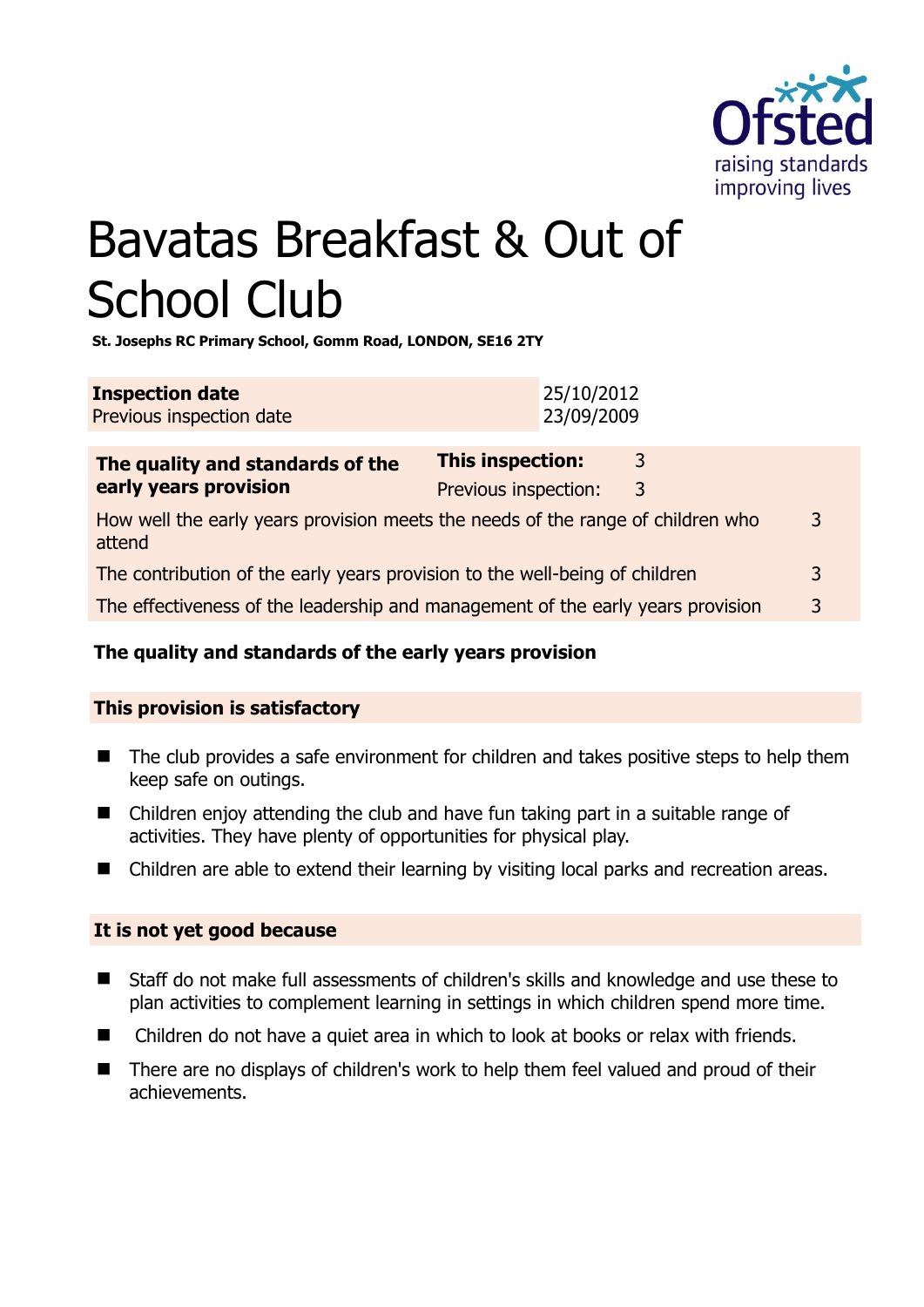## **Information about this inspection**

Inspections of registered early years provision are scheduled:

- at least once in every inspection cycle. The current cycle ends on 31 July 2016
- **n** more frequently where Ofsted identifies a need to do so, for example where provision was previously judged as inadequate
- **•** brought forward in the inspection cycle where Ofsted has received information that suggests the provision may not be meeting the legal requirements of the Early Years Foundation Stage; or where assessment of the provision identifies a need for early inspection
- **P** prioritised for inspection where we have received information that the provision is not meeting the requirements of the Early Years Foundation Stage and which suggests children may not be safe
- at the completion of an investigation into failure to comply with the requirements of the Early Years Foundation Stage.

The provision is also registered on the voluntary and compulsory parts of the Childcare Register. This report includes a judgment about compliance with the requirements of that register.

### **Inspection activities**

- $\blacksquare$  The inspector observed the children during their activities.
- The inspector reviewed a sample of documentation and children's records.
- $\blacksquare$  The inspector sought the views of parents on the day of inspection.
- $\blacksquare$  The inspector discussed the club with the manager.

**Inspector**  Karen Callaghan

## **Full Report**

### **Information about the setting**

Bavatas Breakfast & Out of School Club registered in 2009. It operates from St Josephs RC Primary School in the Bermondsey area of the London Borough of Southwark. Children have access to one hall with adjoining open plan areas for play, one portacabin and an enclosed outside play area.

The setting is registered on the Early Years Register and the compulsory and voluntary parts of the Childcare Register. It operates Monday to Friday during term time only, from 7.45am to 9am and 3.15pm to 6pm. There are currently 24 children on roll, of these three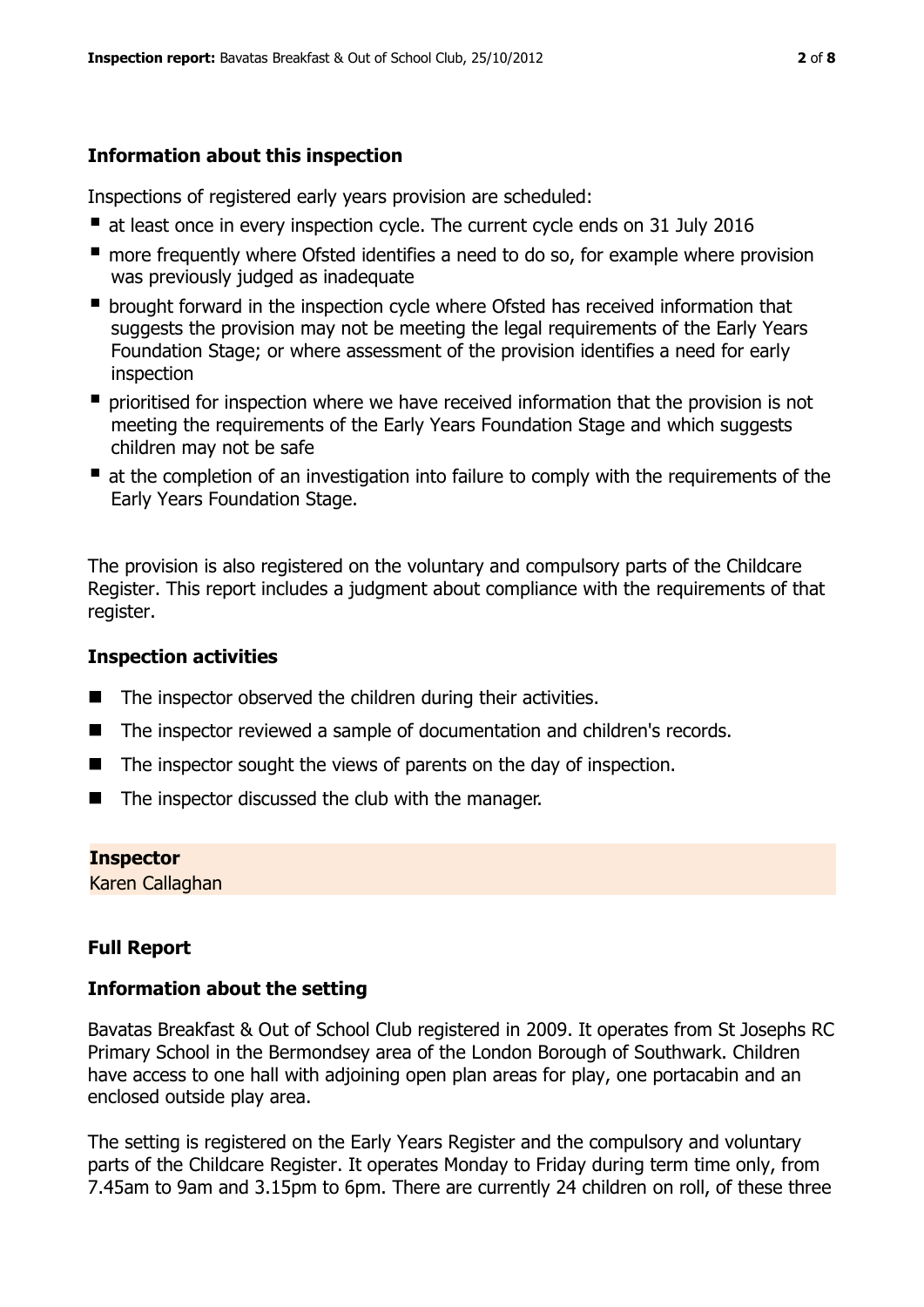children are in the early years age range. A team of two staff work with the children, one member of staff has a relevant qualification. The club supports children who are learning English as an additional language.

#### **What the setting needs to do to improve further**

#### **To meet the requirements of the Early Years Foundation Stage the provider must:**

■ assess children's achievements, interests and learning styles in order to plan activities to complement learning in settings in which children spend more time

#### **To further improve the quality of the early years provision the provider should:**

- display children's creative work and photographs of activities in order for them to value their achievements
- **E** provide a quiet area for children to look at books and talk and share with their friends.

### **Inspection judgements**

#### **How well the early years provision meets the needs of the range of children who attend**

Staff plan for a few particular activities each session but mostly encourage the children to follow their own interests. Children are keen to choose what to do on arrival and can select from activities such as role play, construction and table top games. They can also take part in planned activities, such as face painting. Younger children enjoy painting leaves they have collected from the garden and make prints but an opportunity to talk about the structure of the leaves and a caterpillar found on one leaf is missed. All children have an opportunity to visit the local park where they enjoy feeding the ducks and learn the names of some other birds. Some observations of children's learning are made by staff; however they are not fully evaluated and, as a result, activities do not always challenge and extend the children's learning or complement what they are learning at school.

Children develop their physical skills outdoors and have a variety of areas within the school grounds as well as the park to ride scooters, climb and practice their ball skills; this is a strength of the provision. Staff appreciate that the children in the early years age range need more support in all areas and they attempt to expand the language skills of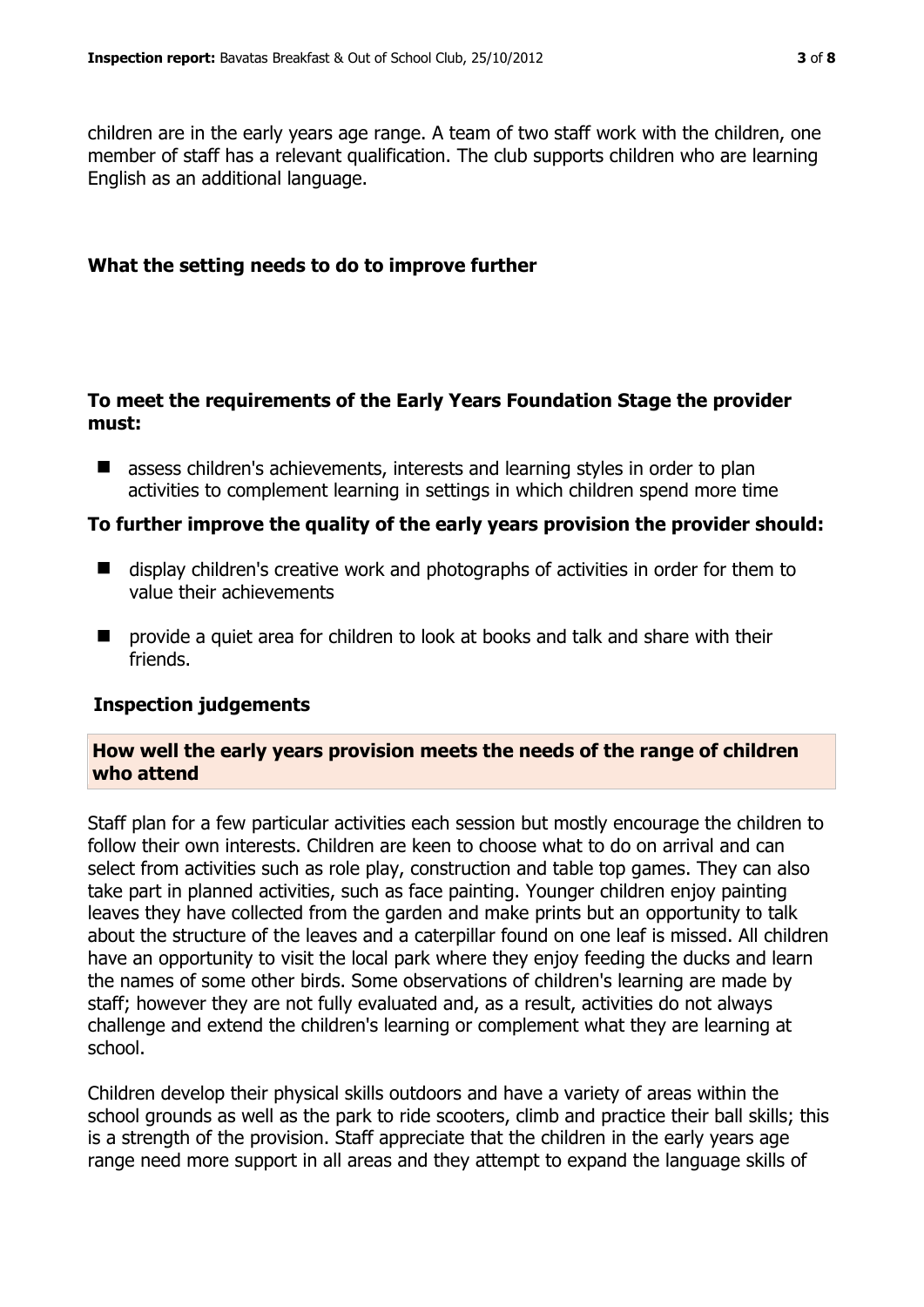children whose first language is not English.

#### **The contribution of the early years provision to the well-being of children**

Children enter the club independently and happily from the link school on the site. Key persons and children have a warm relationship. The staff greet the children by name and the children feel confident they can ask for help and support. As a result they have a secure sense of belonging. However, there are no displays of children's work to extend this by helping them to feel valued and proud of their achievements.

The children know the rules; for instance they wash their hands before tea and many know they must say 'please' and 'thank you'. They have a choice of food including fruit. They can talk about their favourite foods and can say what the healthier choice is. The older children help to pass around the plates. Younger ones are encouraged to finish their snack and try new things. Any food preferences or allergies are noted and displayed for all adults. Children learn about keeping themselves safe as they talk about why they need to wear high visibility tabards when going to the park.

The staff have developed a useful check list with the children, that is on display, to remind them of acceptable behaviour within the club. Some children still need reminders not to shout but when staff give positive praise this encourages better behaviour. Staff take particular care of younger children and support them in a small group when organising activities for them. They encourage them to be independent by allowing them to choose their own activities from a variety of resources, including dressing up clothes and role-play equipment. However there is limited space for children to be able to have a quiet, calmer time in which to read or talk to friends.

#### **The effectiveness of the leadership and management of the early years provision**

The manager has attended training on the Early Years Foundation Stage but has yet to use it fully to plan and improve learning opportunities for the younger children to complement what they do at school. The two staff work well together with the manager supervising her colleague and taking the lead in supporting the younger children. The teaching assistant works in the link primary school and attends regular staff meetings and training sessions there. She uses her knowledge of the children to support them within the club.

Both staff have training in child protection procedures and first aid and both possess current Criminal Record Bureau checks. Safety is of high importance and risk assessments have been carried out within the club and on the places children visit to minimise any hazards. The children wear visible jackets when they visit local parks, have a partner each and have to walk sensibly in line. This helps to ensure their safety on outings.

Staff have good relationships with parents and carers. Before the children join the club,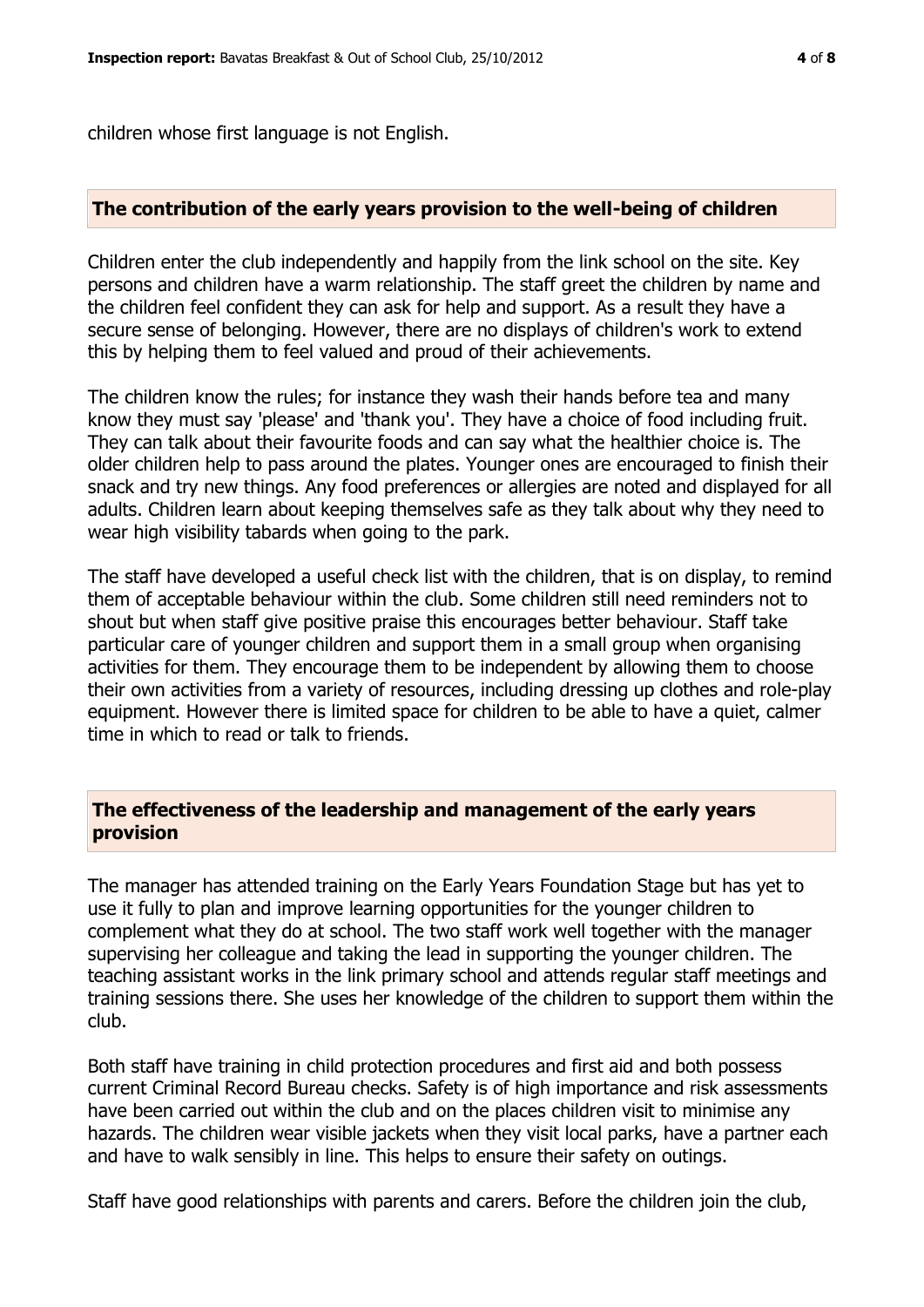parents have an individual meeting with the manager to note down medical problems, individual needs and full details of home address and emergency contacts. The staff are able to speak to parents every day at home time and to share news or sort out any worries. The parents speak well of the club and say their children enjoy coming and are well cared for. There is no formal self-evaluation of the club however the staff discuss improvements and any problems that arise on a daily basis. This allows them to adapt their practice to improve outcomes for children. The staff liaise appropriately with the link school to share information about children's care and learning.

#### **The Childcare Register**

| The requirements for the compulsory part of the Childcare Register are | Met |
|------------------------------------------------------------------------|-----|
| The requirements for the voluntary part of the Childcare Register are  | Met |

### **What inspection judgements mean**

| <b>Registered early years provision</b> |                  |                                                                                                                                                                                                                                                                                                                                                                             |  |  |
|-----------------------------------------|------------------|-----------------------------------------------------------------------------------------------------------------------------------------------------------------------------------------------------------------------------------------------------------------------------------------------------------------------------------------------------------------------------|--|--|
| <b>Grade</b>                            | <b>Judgement</b> | <b>Description</b>                                                                                                                                                                                                                                                                                                                                                          |  |  |
| Grade 1                                 | Outstanding      | Outstanding provision is highly effective in meeting the needs<br>of all children exceptionally well. This ensures that children are<br>very well prepared for the next stage of their learning.                                                                                                                                                                            |  |  |
| Grade 2                                 | Good             | Good provision is effective in delivering provision that meets<br>the needs of all children well. This ensures children are ready<br>for the next stage of their learning.                                                                                                                                                                                                  |  |  |
| Grade 3                                 | Satisfactory     | Satisfactory provision is performing less well than expectations<br>in one or more of the key areas. It requires improvement in<br>order to be good.                                                                                                                                                                                                                        |  |  |
| Grade 4                                 | Inadequate       | Provision that is inadequate requires significant improvement<br>and/or enforcement. The provision is failing to give children an<br>acceptable standard of early years education and/or is not<br>meeting the safeguarding and welfare requirements of the<br>Early Years Foundation Stage. It will be inspected again within<br>12 months of the date of this inspection. |  |  |
| Met                                     |                  | The provision has no children on roll. The inspection judgement<br>is that the provider continues to meet the requirements for<br>registration.                                                                                                                                                                                                                             |  |  |
| Not Met                                 |                  | The provision has no children on roll. The inspection judgement<br>is that the provider does not meet the requirements for<br>registration.                                                                                                                                                                                                                                 |  |  |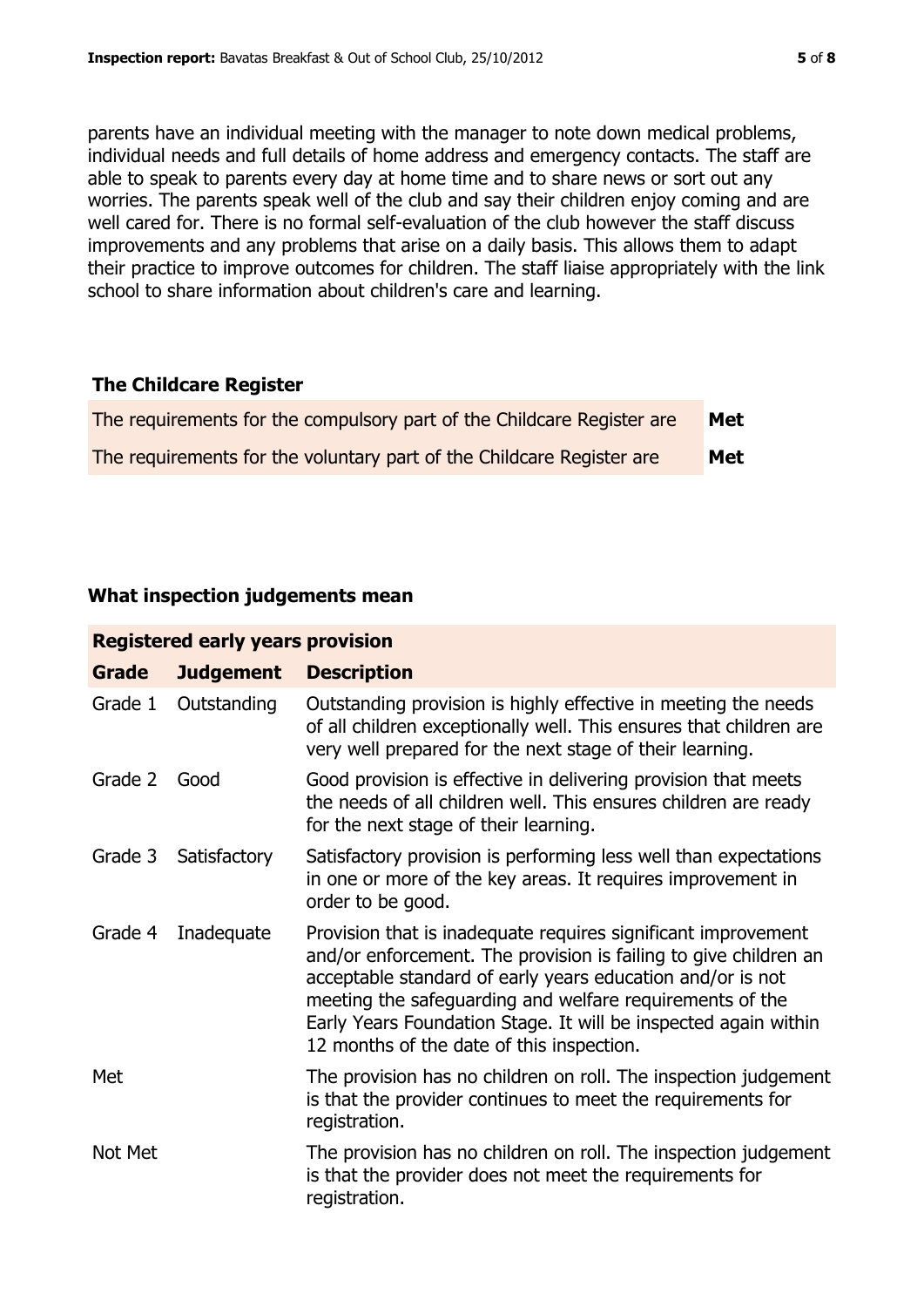#### **Inspection**

This inspection was carried out by Ofsted under Sections 49 and 50 of the Childcare Act 2006 on the quality and standards of provision that is registered on the Early Years Register. The registered person must ensure that this provision complies with the statutory framework for children's learning, development and care, known as the Early Years Foundation Stage.

#### **Setting details**

| Unique reference number       | EY386313                 |
|-------------------------------|--------------------------|
| <b>Local authority</b>        | Southwark                |
| <b>Inspection number</b>      | 815865                   |
| <b>Type of provision</b>      | Out of school provision  |
| <b>Registration category</b>  | Childcare - Non-Domestic |
| <b>Age range of children</b>  | $3 - 8$                  |
| <b>Total number of places</b> | 24                       |
| Number of children on roll    | 24                       |
| <b>Name of provider</b>       | <b>Bosede Efole</b>      |
| Date of previous inspection   | 23/09/2009               |
| <b>Telephone number</b>       | 07930482376              |

Any complaints about the inspection or the report should be made following the procedures set out in the guidance 'raising concerns and making complaints about Ofsted', which is available from Ofsted's website: www.ofsted.gov.uk. If you would like Ofsted to send you a copy of the guidance, please telephone 0300 123 4234, or email enquiries@ofsted.gov.uk.

#### **Type of provision**

For the purposes of this inspection the following definitions apply:

Full-time provision is that which operates for more than three hours. These are usually known as nurseries, nursery schools and pre-schools and must deliver the Early Years Foundation Stage. They are registered on the Early Years Register and pay the higher fee for registration.

Sessional provision operates for more than two hours but does not exceed three hours in any one day. These are usually known as pre-schools, kindergartens or nursery schools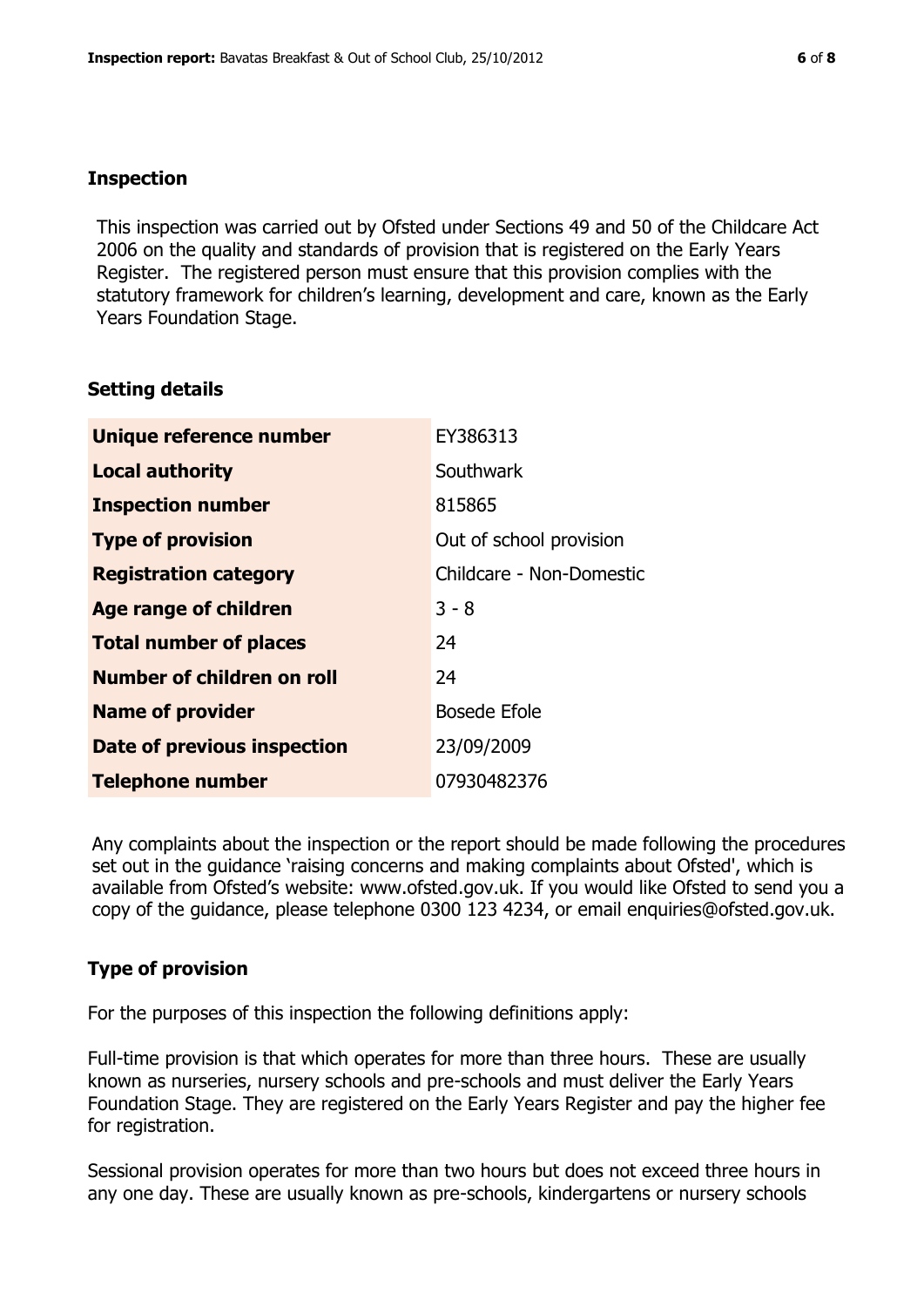and must deliver the Early Years Foundation Stage. They are registered on the Early Years Register and pay the lower fee for registration.

Childminders care for one or more children where individual children attend for a period of more than two hours in any one day. They operate from domestic premises that are usually their own home. They are registered on the Early Years Register and must deliver the Early Years Foundation Stage.

Out of school provision may be sessional or full-time provision and is delivered before or after school and/or in the summer holidays. They are registered on the Early Years Register and must deliver the Early Years Foundation Stage. Where children receive their Early Years Foundation Stage in school these providers do not have to deliver the learning and development requirements in full but should complement the experiences children receive in school.